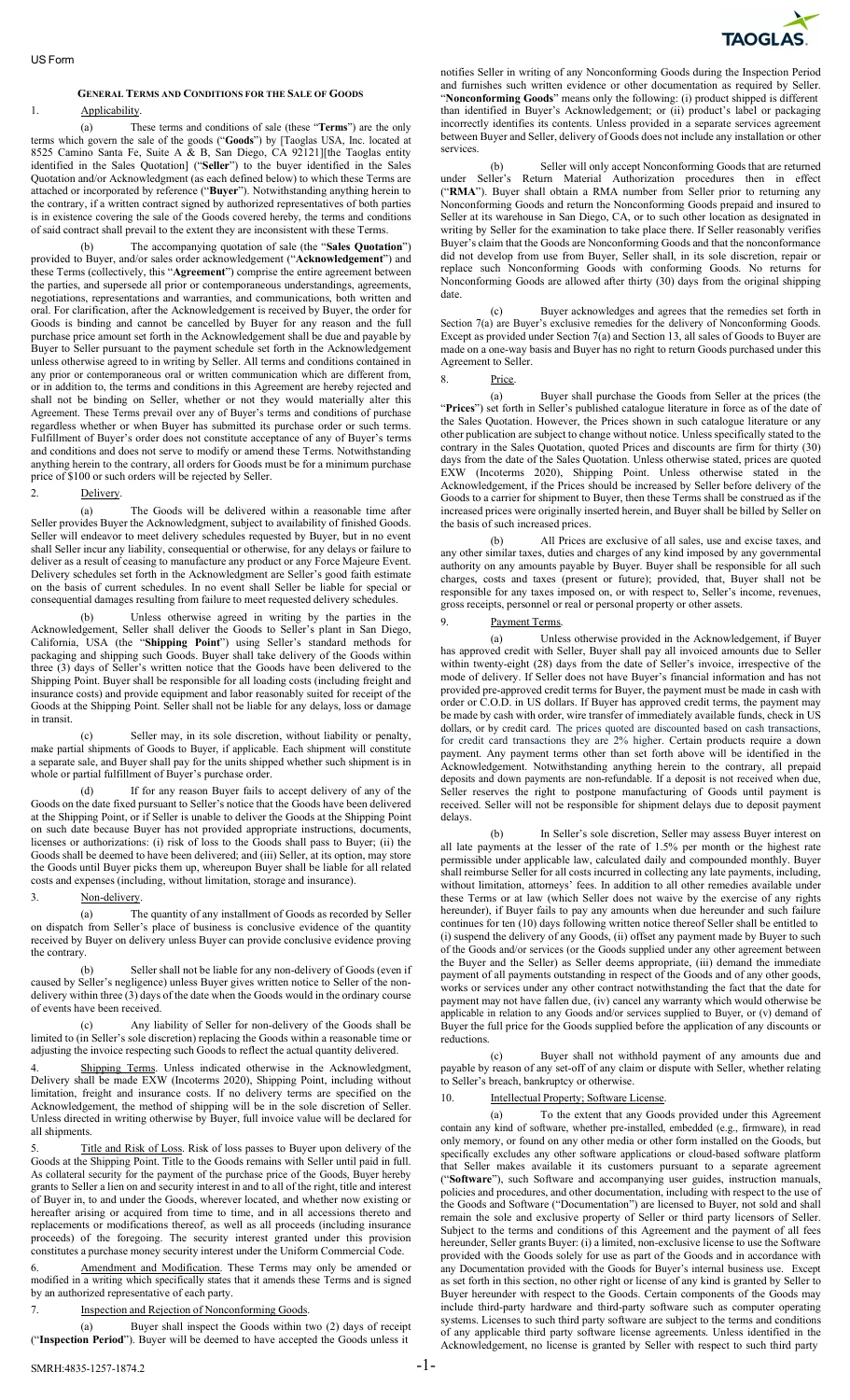software products that may be provided with the Goods (if any). Seller makes no warranties regarding any third party hardware or software that may accompany the Goods or otherwise and such software is explicitly included in the definition of Third Party Products below.

(b) Buyer shall not, and shall not permit any employee or third party to: (a) copy all or any portion of the Software; (b) decompile, disassemble or otherwise reverse engineer the Software, or any portion thereof, or determine or attempt to determine any source code, algorithms, methods, or techniques used or embodied in the Software or any portion thereof; (c) modify, translate, or create any derivative works based upon the Software; (d) distribute, disclose, market, rent, lease, sublicense, or pledge the Software or Documentation, in whole or in part, to any third party; (e) remove or alter any copyright, trademark, or other proprietary notices, legends, symbols, or labels appearing on or in the Software or Documentation; (f) perform, or release the results of, benchmark tests or other comparisons of the Software with other software or materials; (g) transfer the Software and Documentation, except as part of, or with, the Goods in accordance with these Terms and subject to the restrictions contained herein; (h) permit the Software or Documentation to be used for or in connection with any outsourcing services, service provider, service bureau, time-sharing, software as a service, data processing, information service or other similar technology, service or arrangement, on behalf of or for the benefit of a third party; (i) incorporate the Software or Documentation or any portion thereof into any other materials, products, or services, or use the Software for production purposes; (j) use the Software with any peripheral equipment or devices, other than the Goods; or (k) use the Software or Documentation for any purpose other than in accordance with these Terms. In the event of any violation of this section, Seller may immediately terminate the license to Software and Documentation, and shall be entitled to an injunction or other equitable relief.

(c) All patents, trademarks, copyrights or other intellectual property rights embodied in the Goods, including without limitation the Software, Documentation, all Updates, modifications and derivative works, are owned by Seller and its licensors. Seller and its licensors retain all right, title and interest in such intellectual property rights. Except as expressly set forth herein, no license rights or ownership in or to any of the foregoing is granted or transferred hereunder, either directly or by implication. ALL RIGHTS RESERVED.

(d) Seller does not provide Buyer any Updates or other Software support or maintenance under these Terms. Any support and maintenance will only be provided under a separate services agreement and subject to the applicable support and maintenance fees during the term of such separate services agreement. For purposes hereof, "Updates" means the object code forms of any modifications, error corrections, bug fixes, new releases, or other updates of or to the Software and Documentation that may be provided or otherwise made available hereunder by Seller to Buyer pursuant to a separate services agreement. Any such Update provided or made available by Seller hereunder shall be deemed a part of the Goods and subject to these Terms. The Documentation may be updated by Seller from time to time by posting the updated Documentation on its website or upon notice to Buyer.

(e) If Buyer is the United States Government or any agency thereof, each of the components of the Software and user documentation are a "commercial item," and "computer software" as those terms are defined at 48 C.F.R. 2.101, consisting of "commercial computer software" and "commercial computer software documentation," as such terms are used in 48 C.F.R. 12.212. Consistent with 48 C.F.R. 12.212 and 48 C.F.R. 227.7202-1 through 227.7202-4, all United States government Buyers acquire only those rights in the Software and user documentation that are specified in this Agreement.

(f) If the Goods are to be manufactured or any process is to be applied to the Goods by Seller in accordance with a specification submitted by Buyer, Buyer shall indemnify, defend, and hold harmless Seller against all loss, damages, costs and expenses awarded against or incurred by the Seller in connection with, or paid, or agreed to be paid in settlement by the Seller related to any claim for infringement of anypatent, copyright, design, trademark or otherindustrialor intellectualpropertyrights of any other person which results from the Seller's use of Buyer's specification.

11. **Limited Warranty.** 

(a) Subject to the exceptions and upon the conditions set forth herein, Seller warrants to Buyer that for a period of one (1) year from the date of shipment ("**Warranty Period**"), that such Goods will be free from material defects in material and workmanship.

(b) Seller makes no warranty, express or implied, with respect to the design or operation of any product or system in which any Seller's product sold hereunder is a component.

(c) **EXCEPT FOR THE WARRANTY SET FORTH IN SECTION 12(A), SELLER MAKES NO WARRANTY WHATSOEVER WITH RESPECT TO THE GOODS (INCLUDING ANY SOFTWARE) OR SERVICES, INCLUDING ANY (a) WARRANTY OF MERCHANTABILITY; (b) WARRANTY OF FITNESS FOR A PARTICULAR PURPOSE; (c) WARRANTY OF TITLE; OR (d) WARRANTY AGAINST INFRINGEMENT OF INTELLECTUAL PROPERTY RIGHTS OF A THIRD PARTY; WHETHER EXPRESS OR IMPLIED BY LAW, COURSE OF DEALING, COURSE OF PERFORMANCE, USAGE OF TRADE OR OTHERWISE.**

(d) Products manufactured by a third party and third party software ("**Third Party Product**") may constitute, contain, be contained in, incorporated into, attached to or packaged together with, the Goods. Third Party Products are not covered by the warranty in Section 11(a). For the avoidance of doubt, **SELLER MAKES NO REPRESENTATIONS OR WARRANTIES WITH RESPECT TO ANY THIRD PARTY PRODUCT, INCLUDING ANY (a) WARRANTY OF MERCHANTABILITY; (b) WARRANTY OF FITNESS FOR A PARTICULAR PURPOSE; (c) WARRANTY OF TITLE; OR (d) WARRANTY AGAINST INFRINGEMENT OF INTELLECTUAL PROPERTY RIGHTS OF A THIRD PARTY; WHETHER EXPRESS OR IMPLIED BY LAW, COURSE OF DEALING, COURSE OF PERFORMANCE, USAGE OF TRADE OR OTHERWISE.** Notwithstanding the foregoing, in the event of the failure of any Third Party Product, Seller will assist (within reason) Buyer (at Buyer's sole expense) in obtaining, from the respective third party, any (if any) adjustment that is available under such third party's warranty.

(e) Seller shall not be liable for a breach of the warranty set forth in Section  $11(a)$  unless: (i) Buyer gives written notice of the defect, reasonably described, to Seller within five (5) days of the time when Buyer discovers or ought to have discovered the defect and such notice is received by Seller during the Warranty Period; (ii) Seller is given a reasonable opportunity after receiving the notice to examine such Goods; (iii) Buyer (if requested to do so by Seller) returns such Goods

(prepaid and insured to Seller at its warehouse in San Diego, California or to such other location as designated in writing by Seller) to Seller pursuant to Seller's RMA procedures outlined in Section 13 and Buyer obtains a RMA number from Seller prior to returning such Goods for the examination to take place; and (iii) Seller reasonably verifies Buyer's claim that the Goods are defective and that the defect developed under normal and proper use.

(f) Seller shall not be liable for a breach of the warranty set forth in Section 11(a) if: (i) Buyer makes any further use of such Goods after giving such notice; (ii) the defect arises because Buyer failed to follow Seller's oral or written instructions as to the storage, installation, commissioning, use or maintenance of the Goods; (iii) Buyer alters or repairs such Goods without the prior written consent of Seller; (iv) repairs or modifications are made by persons other than Seller's own service personnel, or an authorized representative's personnel, unless such repairs are made with the written consent of Seller in accordance with procedures outlined by Seller; (v) any drawing, design or specification supplied to Seller from Buyer; or (vi) reasonable wear and tear, willful damage, negligence, abnormal working conditions or misuse.

(g) Subject to Section 11(e) and Section 11(f) above, with respect to any such Goods during the Warranty Period, Seller shall, in its sole discretion, either repair or replace such Goods (or the defective part), provided that, if Seller so requests, Buyer shall, at Buyer's expense, return such Goods to Seller.

(h) Any claim under this Section 11 must be in writing and must contain full details of the claim including the part numbers of any allegedly defective Goods. Seller shall be afforded reasonable opportunity and facilities to investigate any claim made under this clause and Buyer shall, if so requested in writing by the Seller, make available any Goods which are subject of any claim, and any packing, securely packed for collection from the Buyer's premises for examination by Seller. Seller shall have no liability with regard to any claim in the event the Buyer has not complied with the provisions ofthis Section 11.

(i) **THE REMEDIES SET FORTH IN SECTION 11(G) SHALL BE BUYER'S SOLE AND EXCLUSIVE REMEDY AND SELLER'S ENTIRE LIABILITY FOR ANY BREACH OF THE LIMITED WARRANTY** SET FORTH IN SECTION 11(A). Representations and warranties made by any person, including representatives of Seller, which are inconsistent or in conflict with the terms of this warranty, as set forth above, shall not be binding upon Seller.

#### 12. Limitation of Liability.

(a) **IN NO EVENT SHALL SELLER BE LIABLE FOR ANY CONSEQUENTIAL, INDIRECT, INCIDENTAL, SPECIAL, EXEMPLARY, OR PUNITIVE DAMAGES, LOST PROFITS OR REVENUES OR DIMINUTION IN VALUE, LOSS OF INFORMATION OR DATA, OR PERSONAL INJURY OR DEATH ARISING IN ANY WAY OUT OF THE MANUFACTURE, SALE, USE, OR INABILITY TO USE ANY GOODS, SOFTWARE OR SERVICE, OR ARISING OUT OF OR RELATING TO ANY BREACH OF THIS AGREEMENT, WHETHER OR NOT THE POSSIBILITY OF SUCH DAMAGES HAS BEEN DISCLOSED IN ADVANCE BY BUYER OR COULD HAVE BEEN REASONABLY FORESEEN BY BUYER, REGARDLESS OF THE LEGAL OR EQUITABLE THEORY (CONTRACT, TORT OR OTHERWISE) UPON WHICH THE CLAIM IS BASED, AND NOTWITHSTANDING THE FAILURE OF ANY AGREED OR OTHER REMEDY OF ITS ESSENTIAL PURPOSE.**

(b) **IN NO EVENT SHALL SELLER'S AGGREGATE LIABILITY ARISING OUT OF OR RELATED TO THIS AGREEMENT, WHETHER ARISING OUT OF OR RELATED TO BREACH OF CONTRACT, TORT (INCLUDING NEGLIGENCE) OR OTHERWISE, EXCEED THE TOTAL OF THE AMOUNTS PAID TO SELLER FOR THE GOODS SOLD HEREUNDER.**

## 13. Warranty Return Authorization Process.

(a) Buyer must submit a Return Material Authorization (RMA) Fax Request Form in full and e-mail t[o RMA@taoglas.com.](mailto:RMA@taoglas.com) Seller will then respond to Buyer by phone within 48 hours of receiving RMA Request Form. Buyer must include any relevant material showing documentation of the defect or damage, i.e. pictures and other details.

(b) Upon receiving above information, Seller will first confirm whether there is a potential problem that may be covered by warranty or replacement service. If this is the case, Buyer will be issued an RMA # and an RMA Acknowledgment Form that confirms Buyer's request within two) business days. Returned Goods will not be received under any circumstance without an RMA Acknowledgment Form and RMA #. Unauthorized returns or freight collection returns will be returned to Buyer at Buyer's expense.

(c) Once Buyer receives the RMA # and Acknowledge Form, it must re-package the Goods, and attach the RMA Acknowledgement Form on the outside of the package. Protecting the value of returned Goods by packaging and shipping them correctly is Buyer's responsibility. Seller reserves the right to deny warranty coverage for any damage caused by inadequate packing. Original protective packaging or an equivalent substitute must be used and all parts must be packed securely inside the external shipping carton to prevent mechanical damage. Buyer must send the Goods to the return location written on the issued RMA Acknowledgment Form. All Goods must be returned freight prepaid within thirty (30) days of obtaining an RMA. Seller reserves the right to cancel the RMA after thirty (30) days. If Buyer fails to return the Goods within such thirty (30) days, Buyer must contact [RMA@taoglas.com to](mailto:RMA@taoglas.com) obtain a new RMA.

(d) On dispatch of the Goods Buyer must email a copy of the RMA Acknowledgement form along with the Waybill number to [RMA@taoglas.com.](mailto:RMA@taoglas.com.Seller) Seller will not accept unauthorized returns or freight collection returns, and Seller will return these to Buyer at Buyer's expense. If a returned product contains parts that are no longer available or repairable, Seller will contact Buyer to discuss resolution and return of the material. Seller will reject any returns without a valid RMA#.

(e) The repair department will evaluate all Goods returned for repair to determine warranty coverage and will resolve any questions that may arise during evaluation to make a finaldetermination.

(f) Seller will invoice Buyer the purchase price of the replacement product and freight charges if the warranty or replacement service has been voided because of tampering, removal of components, improper maintenance, or any other reason as further set forth in the Limited Product Warranty or if Seller has not received the defective merchandise within thirty (30) days after receiving the RMA documents. See Section 11 of the Terms for full details relating to the Limited